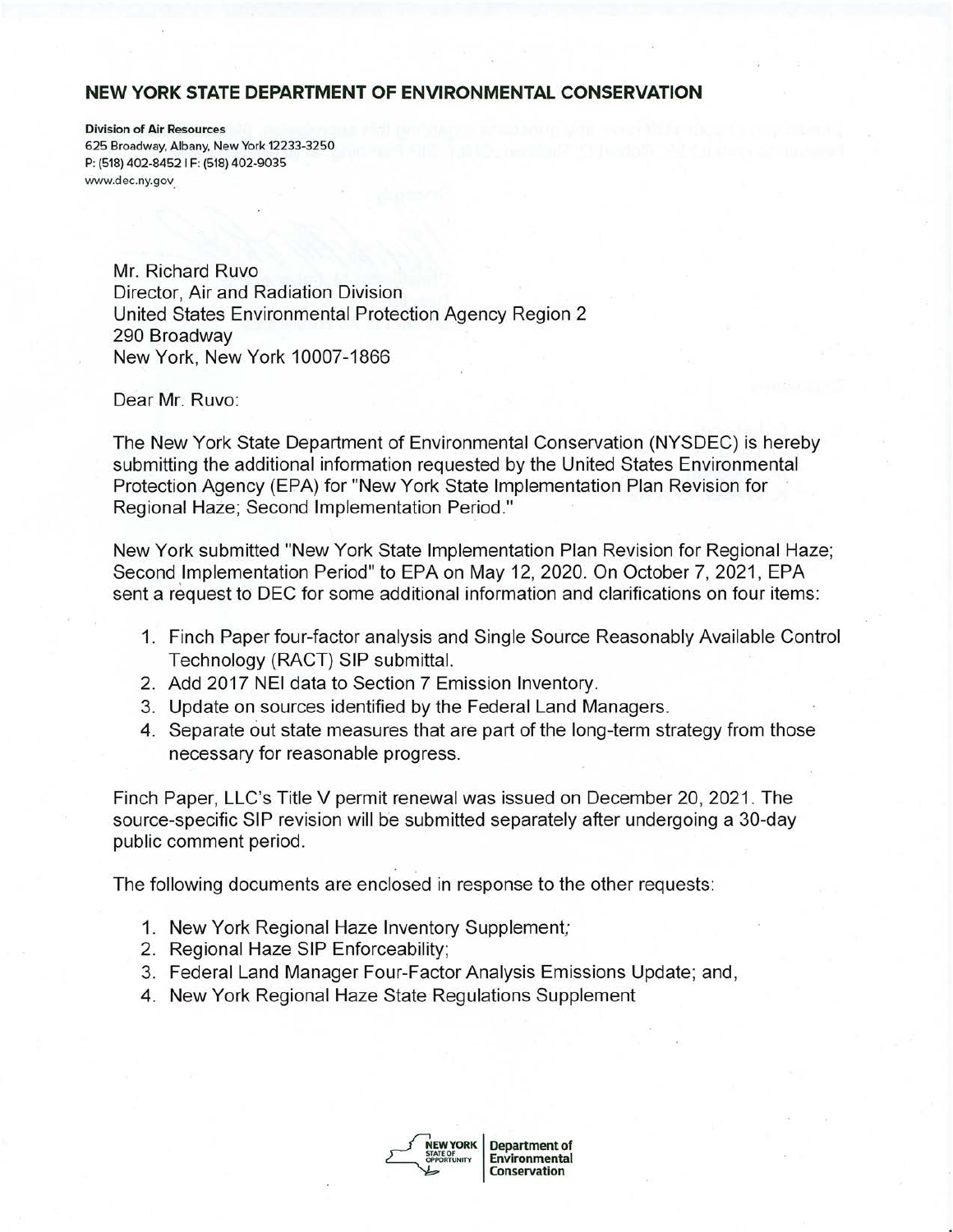Should you or your staff have any questions regarding this submission, please do not hesitate to contact Mr. Robert D. Bielawa, Chief, SIP Planning, at (518) 402-8396.

Sincerely,

Christopher M. LaLone, P.E.

**Director** Division of Air Resources

**Enclosures** 

c: C. Lalone M. LaFarr M. Sheehan K. Wieber, EPA R2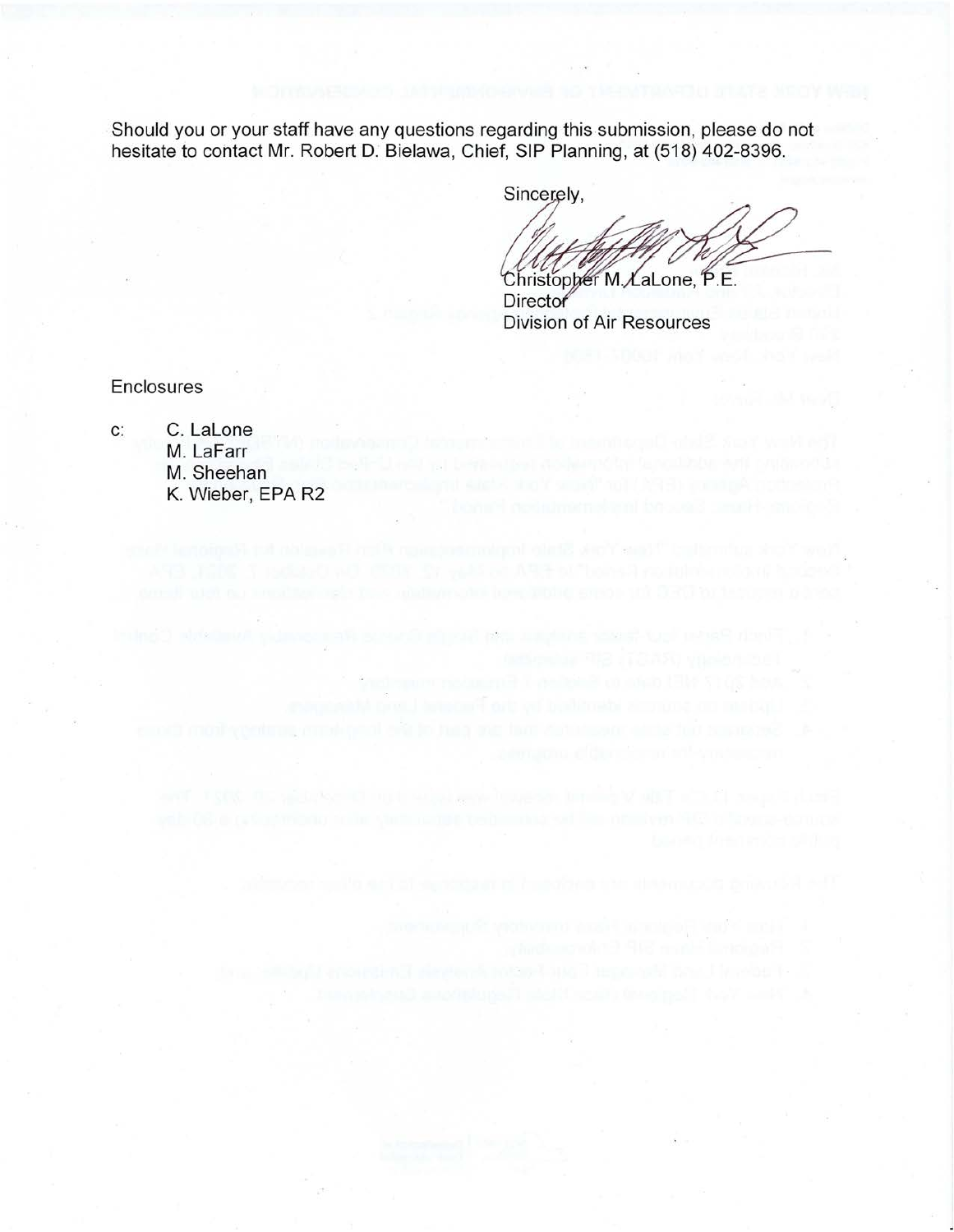# **New York Regional Haze Inventory Supplement**

 AMPD Point from EPA's Air Markets Program Data; 2002 non-point SO2 data from NYS inventory; all other data from National Emissions Inventories.

| Category          | 2002    | 2008    | 2011    | 2014    | 2017    |
|-------------------|---------|---------|---------|---------|---------|
| <b>AMPD Point</b> | 85,989  | 47,556  | 31,075  | 22,214  | 11,422  |
| Non-AMPD Point    | 37,655  | 31,881  | 19,973  | 27,532  | 22,507  |
| Nonpoint          | 32,643  | 104,493 | 65,602  | 84,469  | 88,034  |
| Nonroad           | 90,526  | 71,121  | 59,491  | 53,071  | 36,664  |
| On-road           | 290,698 | 187,043 | 173,269 | 143,495 | 88,311  |
| <b>Total</b>      | 537,513 | 442,093 | 349,410 | 330,782 | 246,938 |

 **Table 7-1 - NOX Emissions in New York for all Source Categories, 2002 – 2017 (Tons)** 



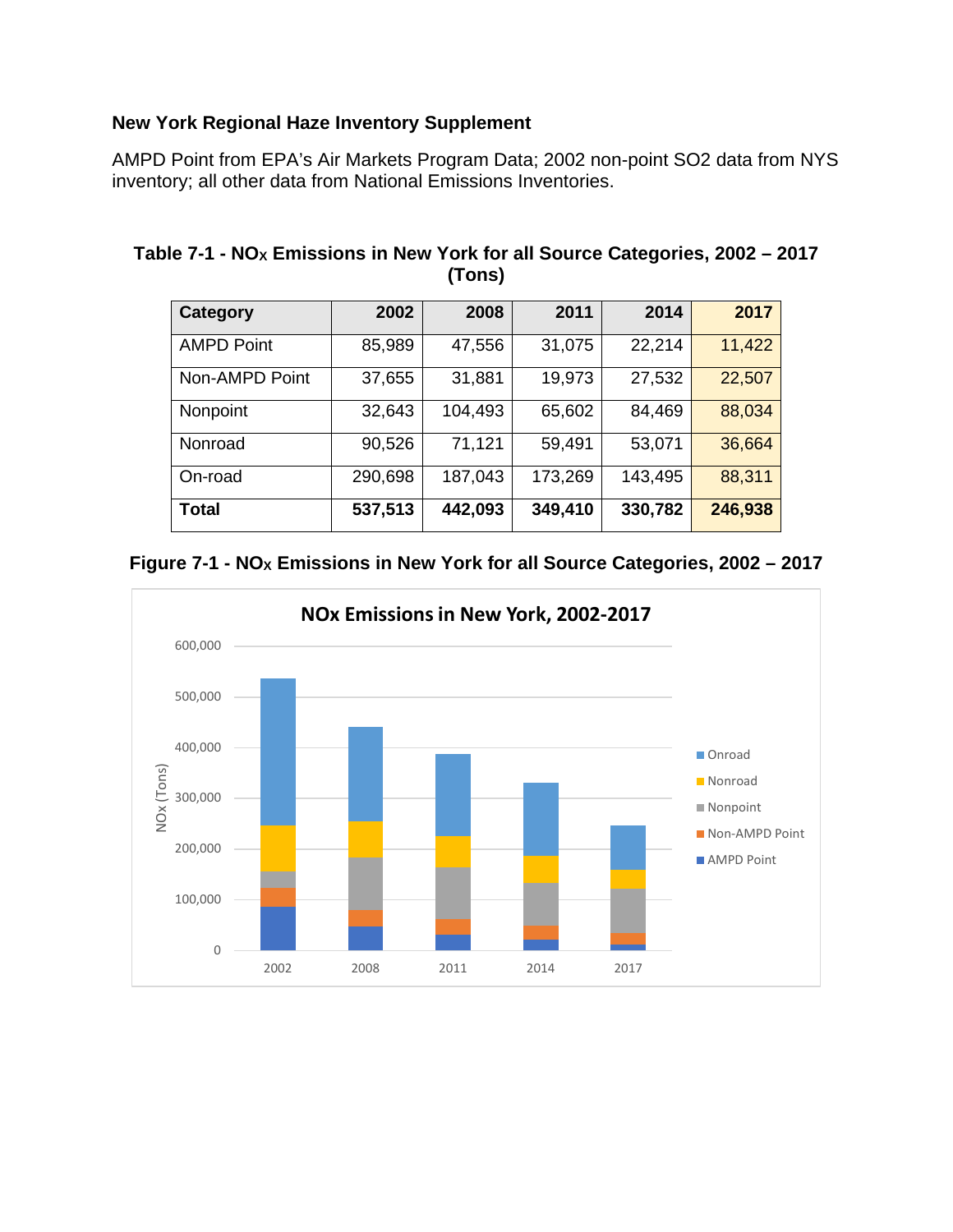| <b>Category</b> | 2002    | 2008    | 2011    | 2014    | 2017    |
|-----------------|---------|---------|---------|---------|---------|
| Point           | 22,820  | 10,761  | 7,481   | 6,088   | 4,446   |
| Nonpoint        | 346,232 | 294,408 | 187,835 | 205,769 | 177,146 |
| Nonroad         | 9,271   | 7,469   | 6,145   | 5,578   | 3,778   |
| On-road         | 8,059   | 12,402  | 17,099  | 15,006  | 9,699   |
| Total           | 386,381 | 325,041 | 218,559 | 232,441 | 195,069 |

 **Table 7-2 - PM10 Emissions in New York for all Source Categories, 2002 – 2017 (Tons)** 

 **Figure 7-2 - PM10 Emissions in New York for all Source Categories, 2002 – 2017** 

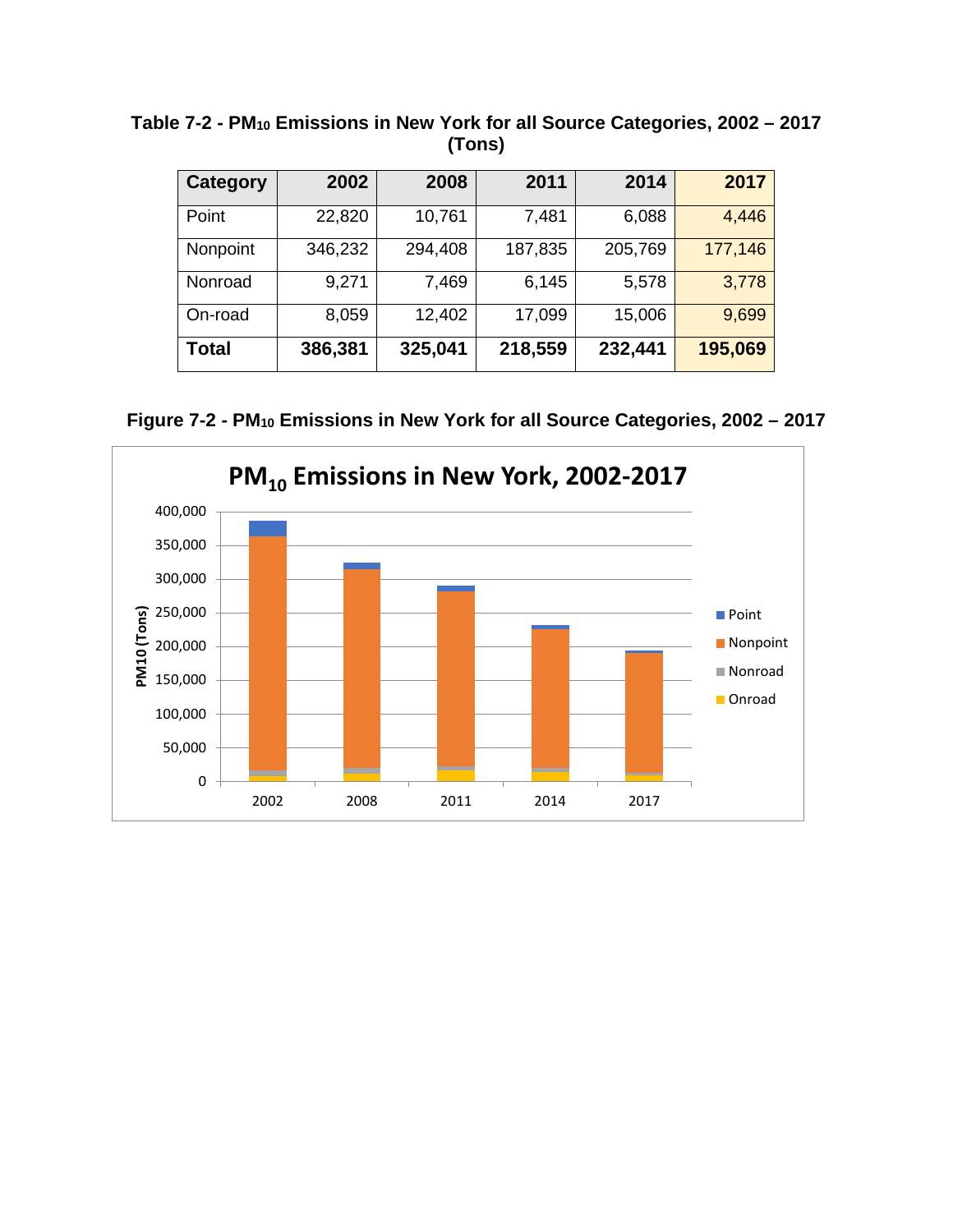| Category | 2002   | 2008   | 2011   | 2014   | 2017   |
|----------|--------|--------|--------|--------|--------|
| Point    | 16,938 | 6,776  | 5,163  | 4,026  | 3,288  |
| Nonpoint | 50,146 | 70,458 | 63,514 | 65,584 | 51,605 |
| Nonroad  | 8,796  | 7,101  | 5,828  | 5,282  | 3,574  |
| On-road  | 5,547  | 8,692  | 8,117  | 6,807  | 3,848  |
| Total    | 81,427 | 93,027 | 82,621 | 81,699 | 62,315 |

 **Table 7-3 - PM2.5 Emissions in New York from all Source Categories, 2002 – 2017 (Tons)** 

 **Figure 7-3 - PM2.5 Emissions in New York from all Source Categories** 

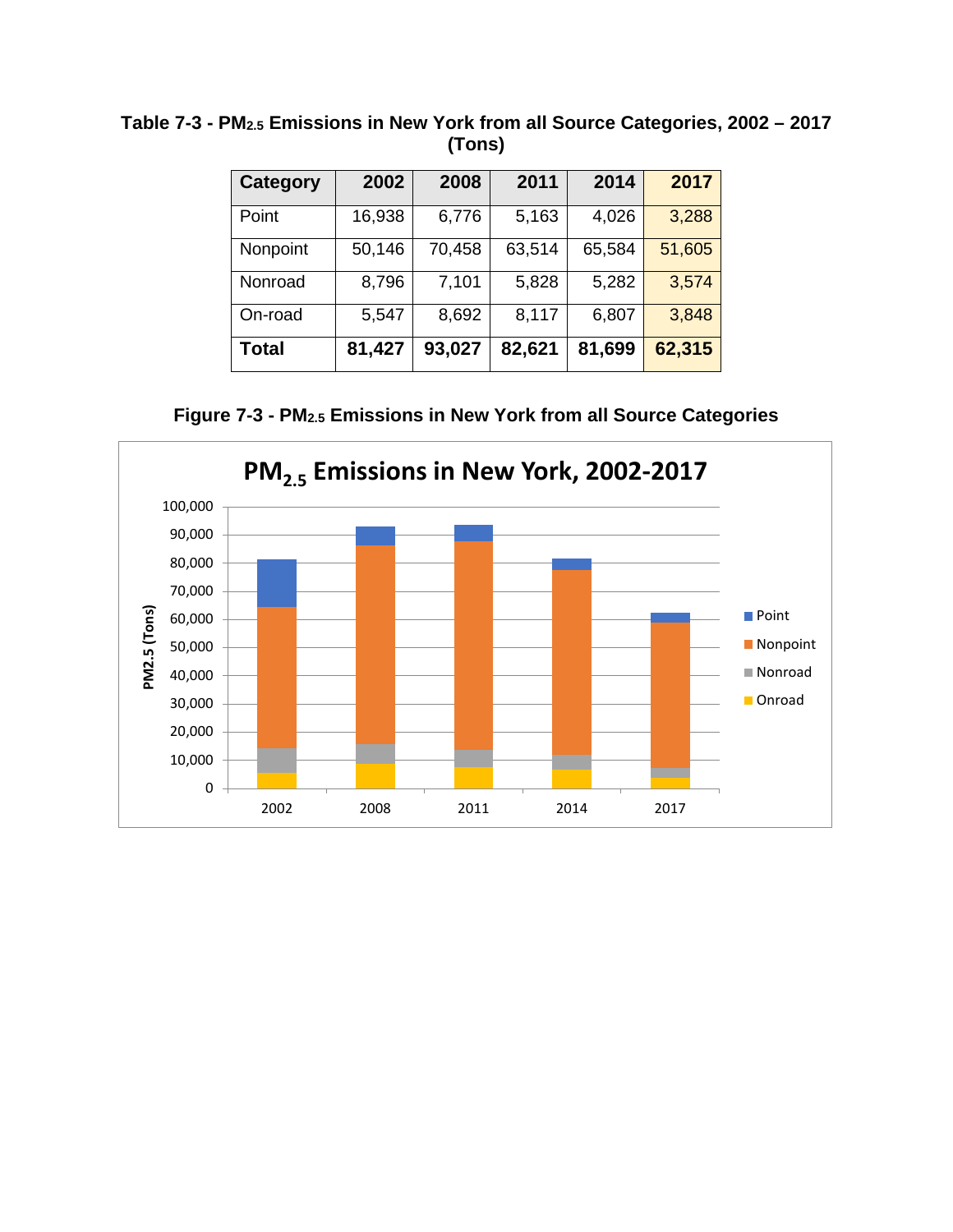**Table 7-4 - SO2 Emissions in New York from all Source Categories, 2002 – 2017 (Tons)** 

| Category          | 2002    | 2008    | 2011    | 2014   | 2017   |
|-------------------|---------|---------|---------|--------|--------|
| <b>AMPD Point</b> | 231,985 | 65,427  | 40,756  | 16,676 | 2,561  |
| Non-AMPD Point    | 65,469  | 52,699  | 23,434  | 25,052 | 15,779 |
| Nonpoint          | 135,454 | 74,185  | 43,042  | 9,545  | 5,654  |
| Nonroad           | 14,256  | 3,385   | 171     | 98     | 92     |
| On-road           | 8,075   | 1,532   | 1,475   | 1,486  | 1,243  |
| <b>Total</b>      | 455,239 | 193,703 | 108,877 | 52,857 | 25,329 |

\*2002 Nonpoint data from NYS 2002 inventory

 **Figure 7-4- SO2 Emissions in New York from all Source Categories, 2002 – 2017** 

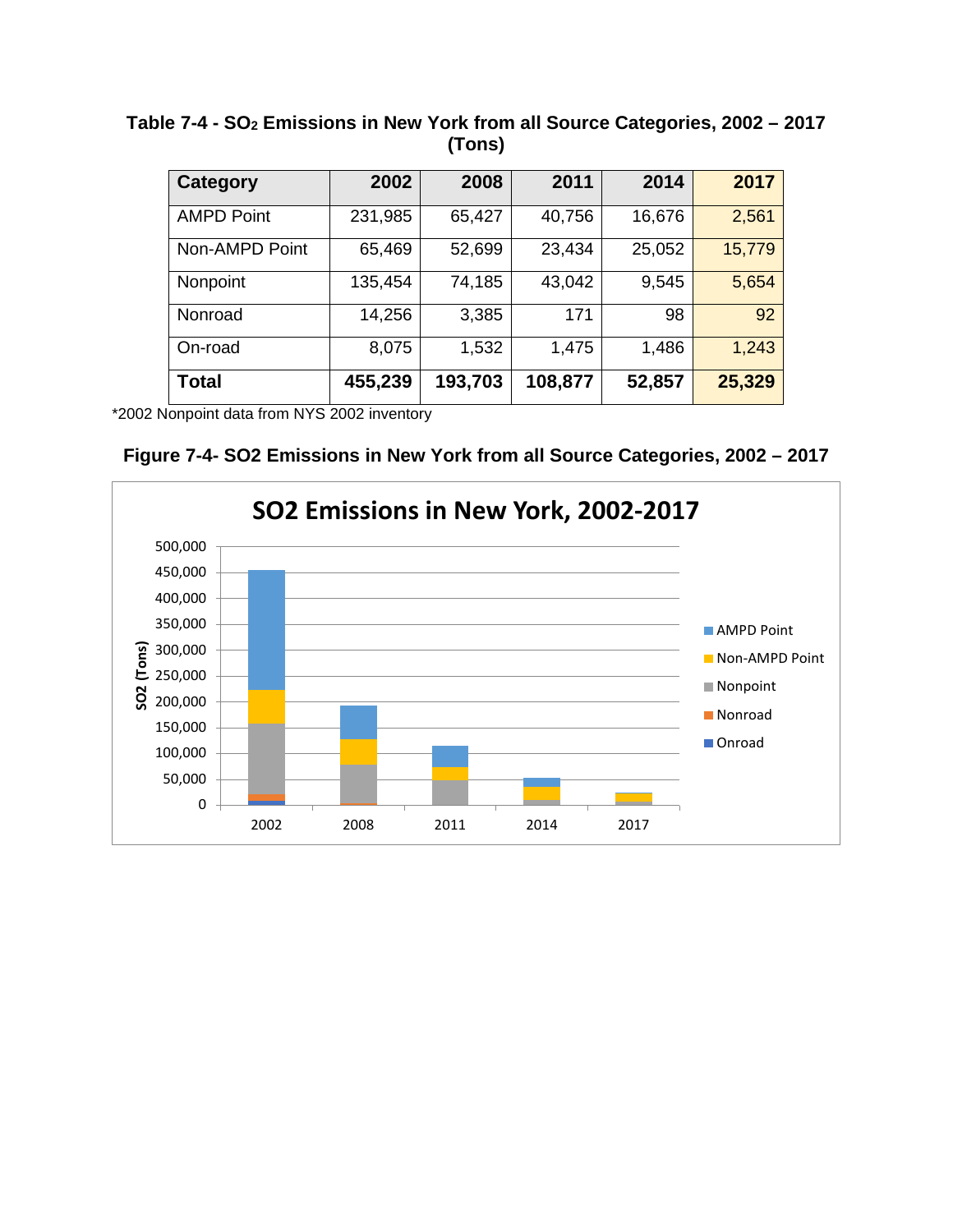| Category     | 2002    | 2008    | 2011    | 2014    | 2017     |
|--------------|---------|---------|---------|---------|----------|
| Point        | 8,225   | 7,724   | 8,638   | 9,995   | 8,866    |
| Nonpoint     | 171,150 | 262,438 | 221,174 | 236,790 | 487,479* |
| Nonroad      | 151,712 | 159,275 | 102,516 | 85,444  | 50,456   |
| On-road      | 212,929 | 90,130  | 86,980  | 78,344  | 50,699   |
| <b>Total</b> | 544,016 | 519,566 | 419,309 | 410,573 | 597,500  |

 **Table 7-5 - VOC Emissions from all Source Categories in New York, 2002 – 2017 (Tons)** 

 is due to EPA modeling and methodology changes. \*DEC believes there was no significant change in nonpoint VOC emissions from 2014-2017, the disparity

 **Figure 7-5 - VOC Emissions from all Source Categories in New York, 2002 – 2017** 

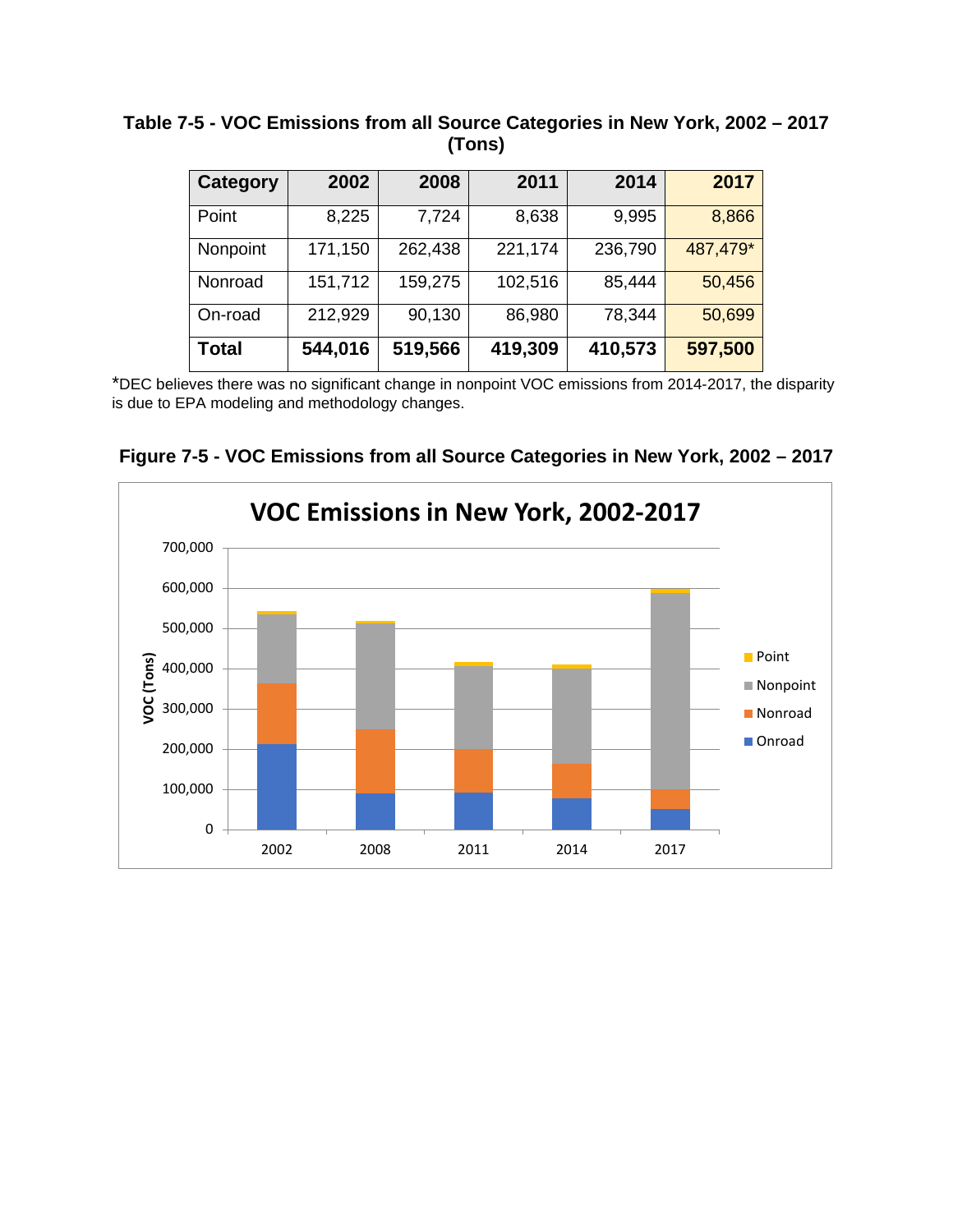| .               |        |        |        |        |         |  |  |  |
|-----------------|--------|--------|--------|--------|---------|--|--|--|
| Category        | 2002   | 2008   | 2011   | 2014   | 2017    |  |  |  |
| <b>Point</b>    | 3,680  | 3,033  | 2,002  | 1,142  | 1,015   |  |  |  |
| <b>Nonpoint</b> | 50,195 | 42,104 | 44,714 | 27,812 | 38,600* |  |  |  |
| <b>Nonroad</b>  | 79     | 87     | 87     | 96     | 77      |  |  |  |
| On-road         | 14,582 | 5,512  | 4,785  | 4,060  | 3,488   |  |  |  |
| <b>Total</b>    | 68,536 | 50,737 | 51,588 | 33,110 | 43,180  |  |  |  |

 **Table 7-6 - NH3 Emissions from all Data Categories in New York, 2002 – 2017 (Tons)** 

 disparity is due to EPA modeling and methodology changes. \*DEC believes there was no significant change in nonpoint ammonia emissions from 2014-2017, the



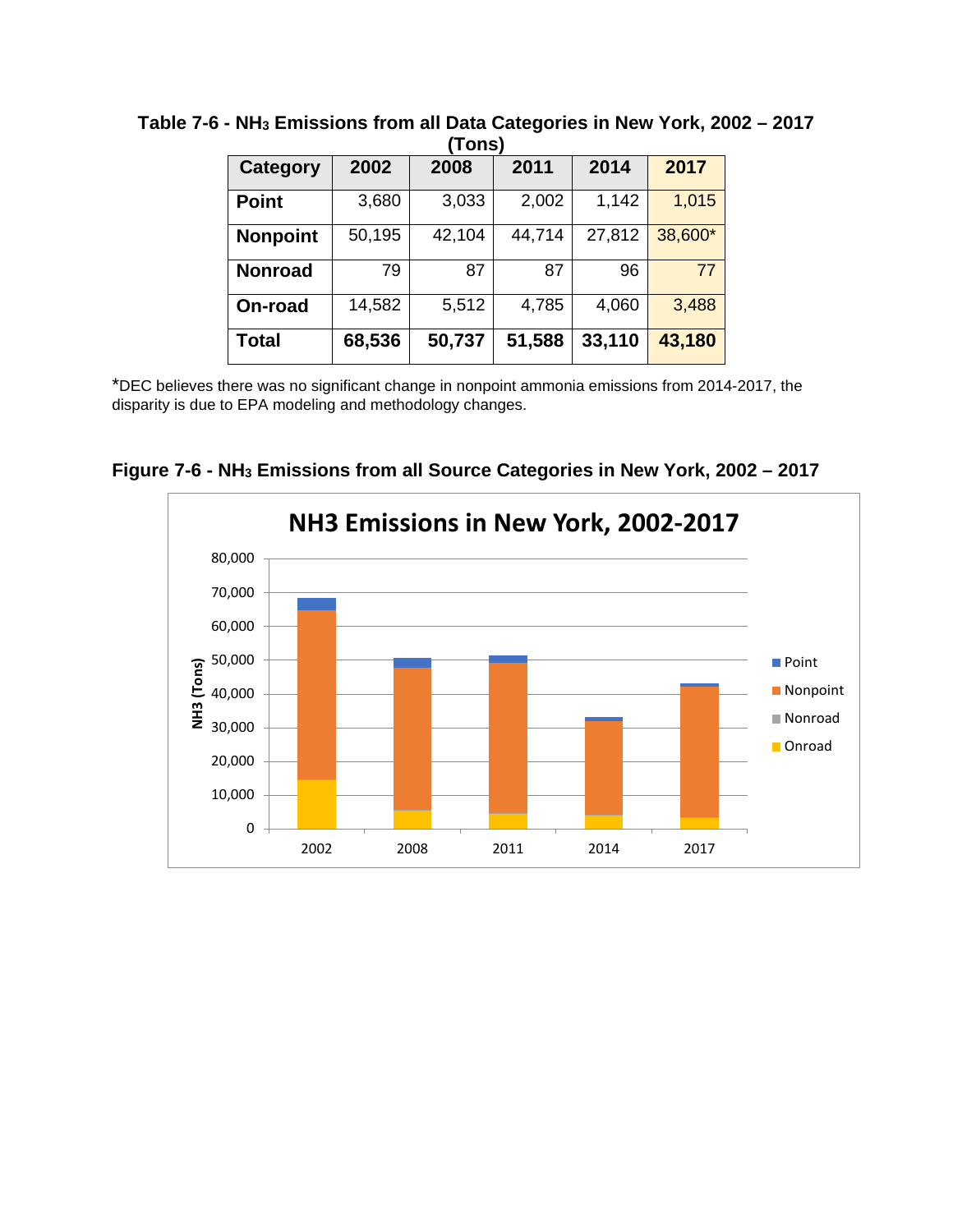| Facility                                          | <b>Primary Units</b>            | Permit Citation (Condition #)                                             | Description                                                      | SO2 controls                                      | <b>PM</b> controls                               | <b>NOx controls</b>               | <b>Control Info Source</b>       |
|---------------------------------------------------|---------------------------------|---------------------------------------------------------------------------|------------------------------------------------------------------|---------------------------------------------------|--------------------------------------------------|-----------------------------------|----------------------------------|
| Lafarge                                           | Facility-level                  | 5-7, 23-27, 31-46                                                         |                                                                  |                                                   |                                                  |                                   | Lafarge DEIS                     |
|                                                   | 41100                           |                                                                           | 52-63 Kiln system                                                | Wet Scrubber                                      | Baghouse                                         | SNCR                              |                                  |
| Alcoa West                                        | Facility-level<br>S00001        | 2-14 thru 2-23, 40                                                        | 119-135 Aluminum potlines                                        | Low-S fuel                                        | Baghouse                                         | <b>Emission limit</b>             | TV, PRR, BART docs               |
|                                                   | S00002                          |                                                                           | 139-149 Anode baking furnace                                     | Dry alumina injection                             | Baghouse                                         | <b>Emission limit</b>             |                                  |
|                                                   | B00002                          |                                                                           | 95-100 Two package boilers                                       | Low-S fuel                                        |                                                  | LNB, FGR                          |                                  |
| <b>IP Ticonderoga</b>                             | Facility-level                  | $6 - 8, 25 - 39$                                                          |                                                                  |                                                   |                                                  |                                   | TV, PRR                          |
|                                                   | RECOVB                          | 1-12 thru 1-13, 3-3 thru 3-4, 78 thru 89 Recovery furnace                 |                                                                  | Staged combustion, Wet Scrubber ESP               |                                                  | Staged combustion                 |                                  |
|                                                   | RCAUST                          |                                                                           | 1-10 thru 1-11, 2-1, 72-75 Recausticizing area - lime kiln, etc. | Wet scrubber                                      | scrubber                                         | <b>Emission limit</b>             |                                  |
|                                                   | POWERH                          | 1-2 thru 1-9, 49-65, 92-94 Power boiler                                   |                                                                  | Wet scrubber                                      | Multicyclone                                     | LNB, OFA, FGR                     |                                  |
| <b>Finch</b>                                      | Facility-level                  | 5, 1-1, 7, 24-36                                                          |                                                                  |                                                   |                                                  |                                   | TV, PRR                          |
|                                                   | 400000<br>310000                |                                                                           | 56-64 Pulp mill + bleach plant<br>41-51 Wood-waste boiler        | Packed bed tower. Gas Scrubber<br>Wet scrubber    |                                                  | <b>Emission limit</b>             |                                  |
|                                                   | 300000                          |                                                                           | 1-3 Four power boilers                                           | Low-S fuel                                        | Dust collector, venturi scrubber                 | <b>Emission limit</b>             |                                  |
| <b>RED-Rochester</b>                              | Facility-level                  | $25 - 45$                                                                 |                                                                  |                                                   |                                                  |                                   | CAMD, BART docs                  |
|                                                   | U00015                          | 122-187 Boilers                                                           |                                                                  | Low-S fuel                                        | Annual tune-ups, emission limits                 | SCR                               |                                  |
| <b>Morton Salt</b>                                | Facility-level                  | 2, 3                                                                      |                                                                  |                                                   |                                                  |                                   | ASF permit                       |
|                                                   | MBG003                          |                                                                           | 4-19 Boiler and eight building heaters                           | Low-S fuel                                        | <b>Emission limit</b>                            | LNB, FGR, oxygen trim             |                                  |
| <b>Anchor Glass</b>                               | Facility-level<br>000001        | $5-7, 26-32$                                                              |                                                                  |                                                   | Ceramic filtration                               | <b>SCR</b>                        | TV permit                        |
|                                                   | 000006                          |                                                                           | 36-47 Two melting furnaces<br>53-54 Boiler #6                    | Drv scrubber<br>Low-S fuel                        | <b>Emission limit</b>                            | Annual tune-ups, emission limit   |                                  |
| <b>Bowline Point</b>                              | Facility-level                  | 18-34                                                                     |                                                                  |                                                   |                                                  |                                   | CAMD, PRR, TV permit             |
|                                                   | U10001                          |                                                                           | 42-45 Boiler 1                                                   | Low-S fuel                                        | <b>Emission limit</b>                            | LNB, off-stoich. firing           |                                  |
|                                                   | U10002                          | 46, 1-1, 1-2 Boiler 2                                                     |                                                                  | Low-S fuel                                        | <b>Emission limit</b>                            | LNB, OFA, FGR, off-stoich. firing |                                  |
| Guardian Geneva                                   | Facility-level                  | 2, 19, 21, 29, 30 1-2 thru 1-4, 3-1 thru 3-2                              |                                                                  |                                                   |                                                  |                                   | PRR, TV permit                   |
|                                                   | UFURNC                          | 73, 76, 1-12 thru 1-54, 1-59 thru 1-62 Glass melting regen. furnace       |                                                                  | Wet scrubber->replaced by dry scruESP             |                                                  | Oxy-fuel firing, LNB, SCR         |                                  |
|                                                   | <b>UCOMBU</b>                   | 5, 7, 1-1, 3-4 thru 3-10, 30-33, 36-78                                    | 42-43 Misc combustion sources                                    | Low-S fuel                                        | <b>Emission limit</b>                            | <b>Emission limit</b>             |                                  |
| Lehigh                                            | Facility-level<br><b>OUKILN</b> | 85-89, 93-94, 97, 99-101, 1-3 thru 1-4, 3-18 Kiln system                  |                                                                  | Inherent dry scrubbing, wet lime in Baghouse, ESP |                                                  | SNCR                              | BART docs, TV permit             |
| Wheelabrator Westchester                          | Facility-level                  | 5-7, 24, 32-60                                                            |                                                                  |                                                   |                                                  |                                   | PRR                              |
|                                                   | U0000A                          | Contained in facility-level conditions MSW combustor 1                    |                                                                  | Spray dryer absorber                              | Baghouse, activated carbon                       | SNCR                              |                                  |
|                                                   | U0000B                          | Contained in facility-level conditions MSW combustor 2                    |                                                                  | Spray dryer absorber                              | Baghouse, activated carbon                       | SNCR                              |                                  |
|                                                   | U0000C                          | Contained in facility-level conditions MSW combustor 3                    |                                                                  | Spray dryer absorber                              | Baghouse, activated carbon                       | SNCR                              |                                  |
| <b>lempstead RRF</b>                              | Facility-level                  | 5-7, 29-37                                                                |                                                                  |                                                   |                                                  |                                   | PRR                              |
|                                                   | <b>UUNITS</b>                   | $25 - 45$                                                                 | 40-56 MSW combustors 1-3                                         | Acid gas scrubber                                 | Baghouse                                         | SNCR                              | CAMD, TV permit                  |
| <b>Northport</b>                                  | Facility-level<br><b>UGT001</b> |                                                                           | 32 Peak-use combustion turbine                                   |                                                   | <b>Emission limit</b>                            |                                   |                                  |
|                                                   | UTGB01                          |                                                                           | 32, 49-52 Four turbine/generator boiler sets                     |                                                   | ESP                                              | LNB, SOFA                         |                                  |
| Somerset                                          | Retired March 31, 2020          |                                                                           | Currently being demolished                                       |                                                   |                                                  |                                   | Mike Emery                       |
| ast Rive                                          | Facility-level                  | 32-47, 66, 68                                                             |                                                                  |                                                   |                                                  |                                   | CAMD, TV permit                  |
|                                                   | ER0001                          |                                                                           | 72-76 Very large boilers 60 + 70                                 | Low-S fuel                                        | <b>Emission limits</b>                           | SCR, ammonia injection            |                                  |
| Ravenswood Gen                                    | ER0002                          | $26 - 43, 48, 63$                                                         | 77-122 Large boilers 115 through 119                             | Low-S fuel                                        | <b>Emission limits</b>                           | Low NOx burners, SCR              |                                  |
|                                                   | Facility-level<br>U00010        |                                                                           | 49 Boiler 1                                                      | Low-S fuel                                        | <b>Emission limit</b>                            | CCOFA                             | TV permit, PRR                   |
|                                                   | U00020                          |                                                                           | 50 Boiler 1                                                      | Low-S fuel                                        | <b>Emission limit</b>                            | CCOFA                             |                                  |
|                                                   | U00030                          |                                                                           | 51-52 Boiler 3                                                   | Low-S fuel                                        | <b>Emission limit</b>                            | CCOFA                             |                                  |
| Covanta Niagara                                   | Facility-level                  | 5-7, 21-24, 26-30, 33-36, 52-70                                           |                                                                  |                                                   |                                                  |                                   | PRR, TV permit                   |
|                                                   | <b>U110EF</b>                   |                                                                           | 92-168 Four boilers                                              | Low-S fuel                                        | <b>Emission limits</b>                           | LNB, FGR                          |                                  |
|                                                   | U00001                          | Unit 2 shut down July 2018 and Unit 1 shutdown November 2019.             | 88-91 Two boilers                                                | <b>Emission limits</b>                            | <b>Emission limits</b>                           | SNCR                              |                                  |
| Cayuga Operating Co<br><b>Globe Metallurgical</b> |                                 | Shut down indefinitely in 2018 due to market conditions according to SIP. |                                                                  |                                                   |                                                  |                                   |                                  |
| <b>Hack River Ger</b>                             | Facility-level                  | 3-4 thru 3-46; 28, 29, 45-47, 50                                          |                                                                  |                                                   |                                                  |                                   | CAMD, PRR, TV permit, Bob Jacobs |
|                                                   | U00001                          | 3-47 thru 3-64; 72; 76; 79; 81 Boilers 1 - 3                              |                                                                  | <b>Emission limits</b>                            | Baghouse                                         | SOFA                              |                                  |
| Roseton                                           | Facility-level                  | 24-75                                                                     |                                                                  |                                                   |                                                  |                                   | PRR                              |
|                                                   | UR0001                          |                                                                           | 78 Boiler 1                                                      | Low-S fuel                                        | Dust collector                                   | BOOS, FGR                         |                                  |
| <b>GP Comp Station 245</b>                        | UR0002<br>Facility-level        | 5-7, 32-34, 41-44, 52, 56, 58, 61-65, 69-71                               | 79 Boiler 2                                                      | Low-S fuel                                        | Dust collector                                   | BOOS, FGR                         | PRR, TV permit                   |
|                                                   | R24502                          |                                                                           | 76-77 Five compressor engines                                    | Low-S fuel                                        |                                                  | Low emissions combustion kit      |                                  |
|                                                   | R24504                          |                                                                           | 78-79 Compressor engine                                          | Low-S fuel                                        |                                                  | <b>Emission limit</b>             |                                  |
|                                                   | R24505                          |                                                                           | 80-86 Two ICEs                                                   | Low-S fuel                                        |                                                  | <b>Emission limit</b>             |                                  |
|                                                   | R24507                          |                                                                           | 88-96 Gas turbine                                                | Low-S fuel, emission limit                        |                                                  | <b>Emission limit</b>             |                                  |
| <b>EF Barrett</b>                                 | Facility-level                  | $24 - 34$                                                                 |                                                                  |                                                   |                                                  |                                   | BART docs, TV permit             |
|                                                   | U00001<br>U00002                |                                                                           | 37-38 Boiler 1<br>39-44 Boiler 2                                 | Low-S fuel<br>Low-S fuel                          | <b>Emission limits</b><br><b>Emission limits</b> | <b>Emission limit</b><br>SOFA     |                                  |
| Northeast Solite                                  | Facility-level                  | $5-7, 25-36$                                                              |                                                                  |                                                   |                                                  |                                   | PRR, TV permit                   |
|                                                   | U00001                          |                                                                           | 40-44 Three rotary kilns                                         | Scrubber                                          | <b>Emission limits</b>                           | <b>Tangential firing</b>          |                                  |
| <b>General Chemical</b>                           | Facility-level                  | 5-7, 24-29                                                                |                                                                  |                                                   |                                                  |                                   | PRR, TV permit                   |
| <b>ka Chemtrade Solutions</b>                     | UOOSN2                          |                                                                           | 33 Drying equipment                                              |                                                   | Scrubber                                         | SCR                               |                                  |
|                                                   | UOSN1A                          |                                                                           | 34-40 Two production trains                                      |                                                   | <b>Emission limits</b>                           | SCR                               |                                  |
|                                                   | 10000B                          |                                                                           | 32 Boiler                                                        | Low-S fuel                                        |                                                  | LNB                               |                                  |
| Onondaga Co RRF                                   | Facility-level<br>1MBMWF        | 5-7, 21-22, 27-59                                                         | 64-71 Three MSW combustors                                       | Dry scrubber                                      | Baghouse                                         | SNCR                              | PRR                              |
| Cargill Salt Watkins Glen                         | Facility-level                  | 2-3 thru 2-4                                                              |                                                                  |                                                   |                                                  |                                   | ASF permit                       |
|                                                   | UBLR01                          |                                                                           | 69-87 Boiler                                                     | Low-S fuel                                        | <b>Emission limits</b>                           | <b>Emission limits</b>            |                                  |
|                                                   | U00007                          |                                                                           | 2-5 thru 2-7 Rotary salt cooler                                  | Impingement plate scrubber                        | <b>Emission limits</b>                           |                                   |                                  |
|                                                   | U00008                          |                                                                           | 2-8 thru 2-10 Fluid bed salt drier                               | Venturi scrubber                                  |                                                  |                                   |                                  |
| <b>Norlite</b>                                    | Facility-level                  | 5-7, 23, 5-2, '5-124', 6-1                                                |                                                                  |                                                   |                                                  |                                   | PRR, TV permit                   |
| Oswego Harbor Power                               | KILNSG<br>Facility-level        | 33-137, 5-13 thru 5-61, 6-2 thru 6-23 Rotary Kilns<br>$25 - 55$           |                                                                  | Wet scrubber                                      | Multicyclone, baghouse                           | <b>Emission limits</b>            | <b>BART</b> docs                 |
|                                                   | <b>U00005</b>                   |                                                                           | 60-73 Boiler 1                                                   | Low-S fuel                                        | ESP                                              | LNB, OFA, FGR                     |                                  |
|                                                   | U00006                          |                                                                           | 74-92 Boiler 2                                                   | Low-S fuel                                        | ESP                                              | LNB, OFA, FGR                     |                                  |
|                                                   |                                 |                                                                           |                                                                  |                                                   |                                                  |                                   |                                  |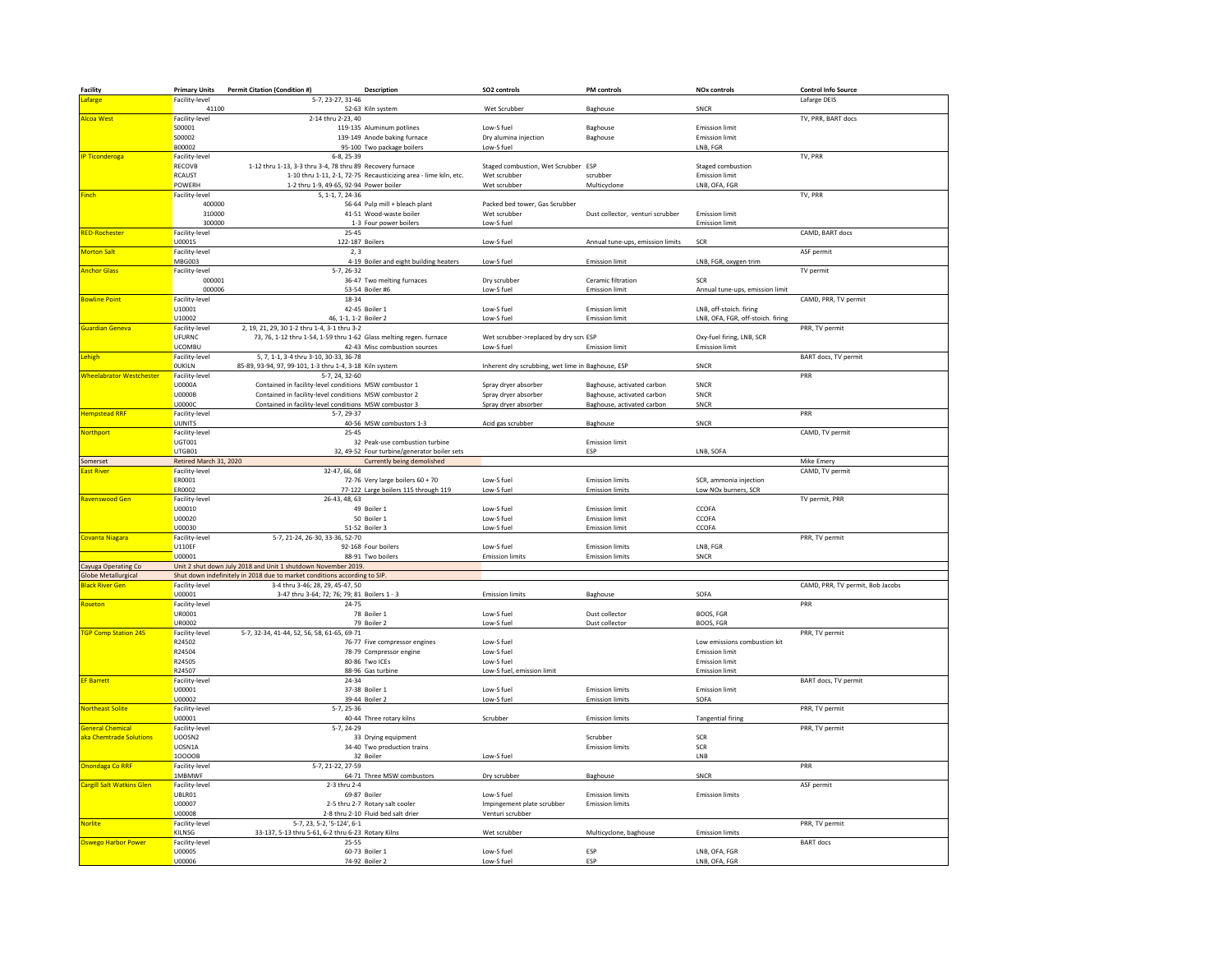| Facility                 | DEC ID     | Year/Inventory  |      | SO <sub>2</sub> (lbs) | NOx (lbs)                |
|--------------------------|------------|-----------------|------|-----------------------|--------------------------|
|                          |            | 2014 NEI        |      | 9,164,035             | 3,694,000                |
|                          |            |                 | 2018 | 157,494               | 1,149,296                |
| Lafarge Building         |            |                 | 2019 | 117,000               | 1,364,400                |
| <b>Materials</b>         | 4012400001 |                 | 2020 | 117,417               | 1,117,346                |
|                          | 6405800003 | <b>2014 NEI</b> |      | 4,980,003             | 363,202                  |
| Alcoa Massena            |            |                 | 2018 | 4,811,337             | 254,688                  |
| Operations               |            |                 | 2019 | 4,874,052             | 200,228                  |
| (West Plant)             | 6405800178 |                 | 2020 | 4,889,632             | 230,223                  |
| International            |            | 2014 NEI        |      | 2,174,116             | 1,258,872                |
| Paper                    |            |                 | 2018 | 1,268,753             | 1,153,715                |
| Ticonderoga              |            |                 | 2019 | 1,225,042             | 1,085,743                |
| Mill                     | 5154800008 |                 | 2020 | 887,406               | 989,010                  |
|                          |            | 2014 NEI        |      | 691,133               | 2,459,222                |
| Finch Paper LLC          |            |                 | 2018 | 603,577               | 1,450,228                |
|                          |            |                 | 2019 | 370,534               | 2,539,068                |
|                          | 5520500005 |                 | 2020 | 277,931               | 2,648,538                |
| RED-Rochester            |            | 2019 Repower    |      |                       | 4,514,000                |
| LLC at Eastman           |            |                 | 2018 | 1,508,666             | 796,325                  |
| <b>Business Park</b>     |            |                 | 2019 | 10,670                | 517,637                  |
|                          | 8269900126 |                 | 2020 | 4,672                 | 480,722                  |
|                          |            | 2014 NEI        |      | 2,745,682             | 434,019                  |
| <b>Morton Salt</b>       |            |                 | 2018 |                       | Minor facility: emission |
| Division                 |            |                 | 2019 |                       | data not required to be  |
|                          | 9563200007 |                 | 2020 |                       | reported.                |
|                          |            | 2014 NEI        |      | 753,295               | 985,297                  |
| <b>Anchor Glass</b>      |            |                 | 2018 | 765,339               | 1,010,320                |
| <b>Container Corp</b>    |            |                 | 2019 | 692,875               | 901,306                  |
|                          | 8070400036 |                 |      | 2020 1,171,537        | 1,618,255                |
|                          |            | 2014 NEI        |      | 292,814               | 2,224,411                |
| <b>Bowline Point</b>     |            |                 | 2018 | 210,859               | 660,584                  |
| Generating               |            |                 | 2019 | 19,241                | 363,409                  |
| Station                  | 3392200003 |                 | 2020 | 47,624                | 810,731                  |
| Guardian<br>Geneva Float |            | 2014 NEI        |      | 414,997               | 1,655,063                |
|                          |            |                 | 2018 | 200,459               | 462,515                  |
|                          |            |                 | 2019 | 264,107               | 542,672                  |
| <b>Glass Facility</b>    | 8320500041 |                 | 2020 | 251,426               | 515,668                  |
| Lehigh                   |            | 2014 NEI        |      | 160,875               | 1,233,429                |
| Northeast                |            |                 | 2018 | 50,531                | 963,600                  |
| Cement                   |            |                 | 2019 | 139,386               | 823,223                  |
| Company                  | 5520500013 |                 | 2020 | 47,213                | 730,967                  |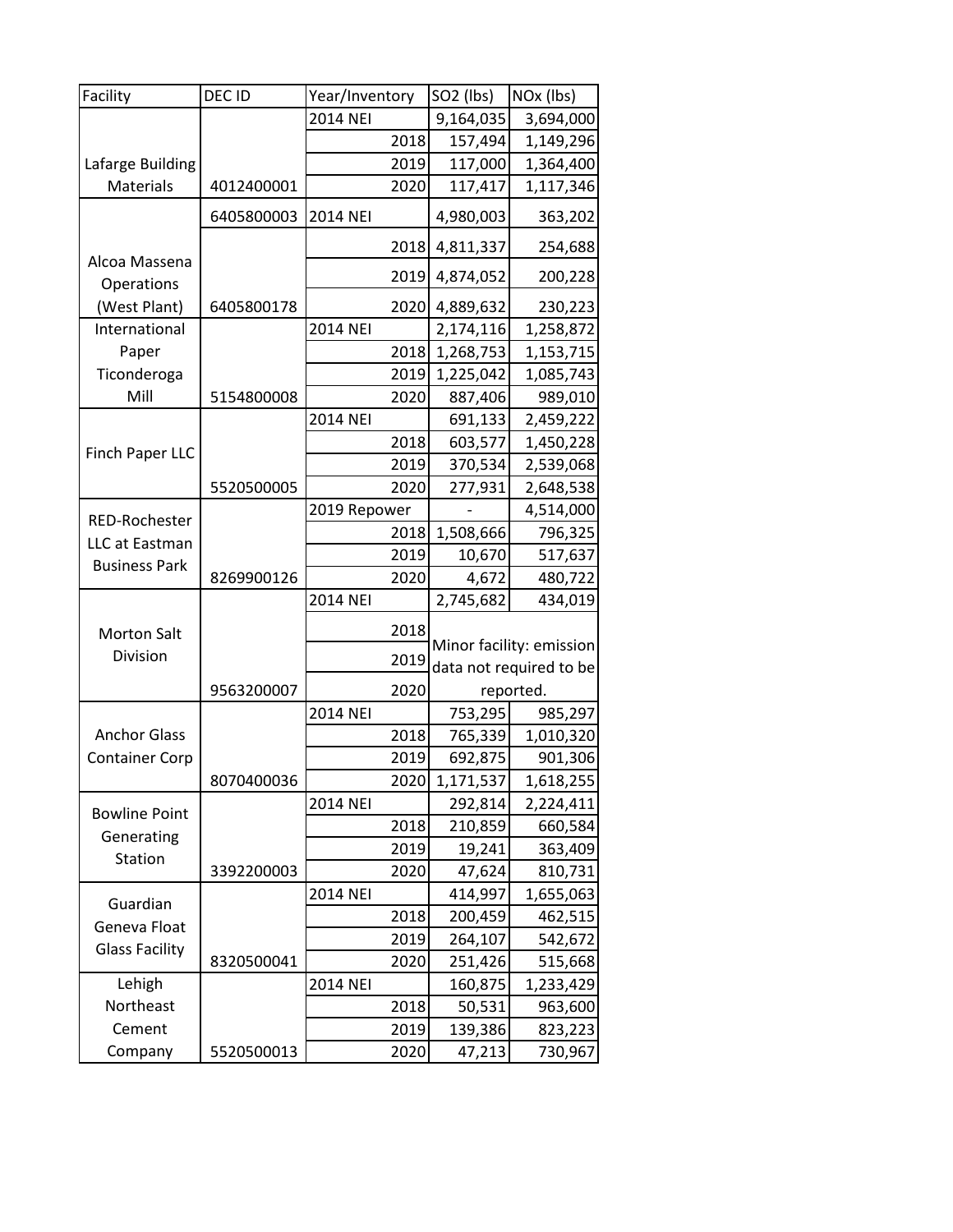|                                             |            | <b>2014 NEI</b>  | 206,638   | 1,920,727 |
|---------------------------------------------|------------|------------------|-----------|-----------|
| Wheelabrator                                |            | 2018             | 218,440   | 1,986,791 |
| Westchester LP                              |            | 2019             | 241,209   | 2,087,146 |
|                                             | 3551200031 | 2020             | 191,784   | 1,782,591 |
| Hempstead                                   |            | 2014 NEI         | 139,852   | 1,888,553 |
| Resource                                    |            | 2018             | 98,671    | 2,127,561 |
| Recovery                                    |            | 2019             | 356,241   | 2,081,924 |
| Facility                                    | 1282001727 | 2020             | 120,237   | 2,120,015 |
|                                             |            | <b>2017 CAMD</b> | 568,200   | 1,111,800 |
| Northport                                   |            | 2018             | 1,423,673 | 1,888,373 |
| <b>Power Station</b>                        |            | 2019             | 505,404   | 1,333,884 |
|                                             | 1472600130 | 2020             | 116,165   | 1,728,715 |
| Somerset                                    |            | 2017 CAMD        | 1,845,400 | 565,000   |
| Operating                                   |            | 2018             | 3,052,053 | 1,006,848 |
| Company                                     |            | 2019             | 1,899,075 | 803,872   |
| (Kintigh)                                   | 9293800003 | 2020             | 920,803   | 495,443   |
| Con Ed-East                                 |            | 2017 CAMD        | 150,000   | 1,370,000 |
| River                                       |            | 2018             | 193,456   | 1,662,807 |
| Generating                                  |            | 2019             | 90,720    | 1,581,048 |
| Station                                     | 2620600012 | 2020             | 35,159    | 1,485,042 |
| Ravenswood                                  |            | <b>2017 CAMD</b> | 121,000   | 1,549,400 |
| Generating                                  |            | 2018             | 373,348   | 1,758,322 |
| Station                                     |            | 2019             | 61,364    | 716,544   |
|                                             | 2630400024 | 2020             | 10,826    | 1,210,205 |
|                                             |            | 2014 NEI         | 450,413   | 1,711,106 |
| Covanta Niagara                             |            | 2018             | 208,702   | 1,342,636 |
| LP                                          |            | 2019             | 147,253   | 1,256,998 |
|                                             | 9291100113 | 2020             | 224,810   | 1,358,837 |
| Cayuga                                      |            | <b>2017 CAMD</b> | 1,011,400 | 620,800   |
| Operating                                   |            | 2018             | 1,538,632 | 165,633   |
| Company, LLC                                |            | 2019             | 689,813   | 275,180   |
|                                             | 7503200019 | 2020             | 0.84      | 92.48     |
|                                             |            | <b>2014 NEI</b>  | 1,145,457 | 803,354   |
| Globe                                       |            | 2018             | 961,783   | 887,323   |
| Metallurgical Inc                           |            | 2019             | 1.68      | 281       |
|                                             | 9291100078 | 2020             |           | 0         |
|                                             |            | 2014 NEI         | 516,040   | 553,526   |
| <b>Black River</b><br><b>Generation LLC</b> |            | 2018             | 14,772    | 819,347   |
|                                             |            | 2019             | 34,200    | 669,800   |
|                                             | 6224000009 | 2020             | 149,600   | 741,400   |
|                                             |            | 2017 CAMD        | 527,600   | 504,000   |
| Roseton                                     |            | 2018             | 1,527,695 | 1,020,041 |
| <b>Generating LLC</b>                       |            | 2019             | 30,037    | 166,884   |
|                                             | 3334600075 | 2020             | 20,802    | 128,753   |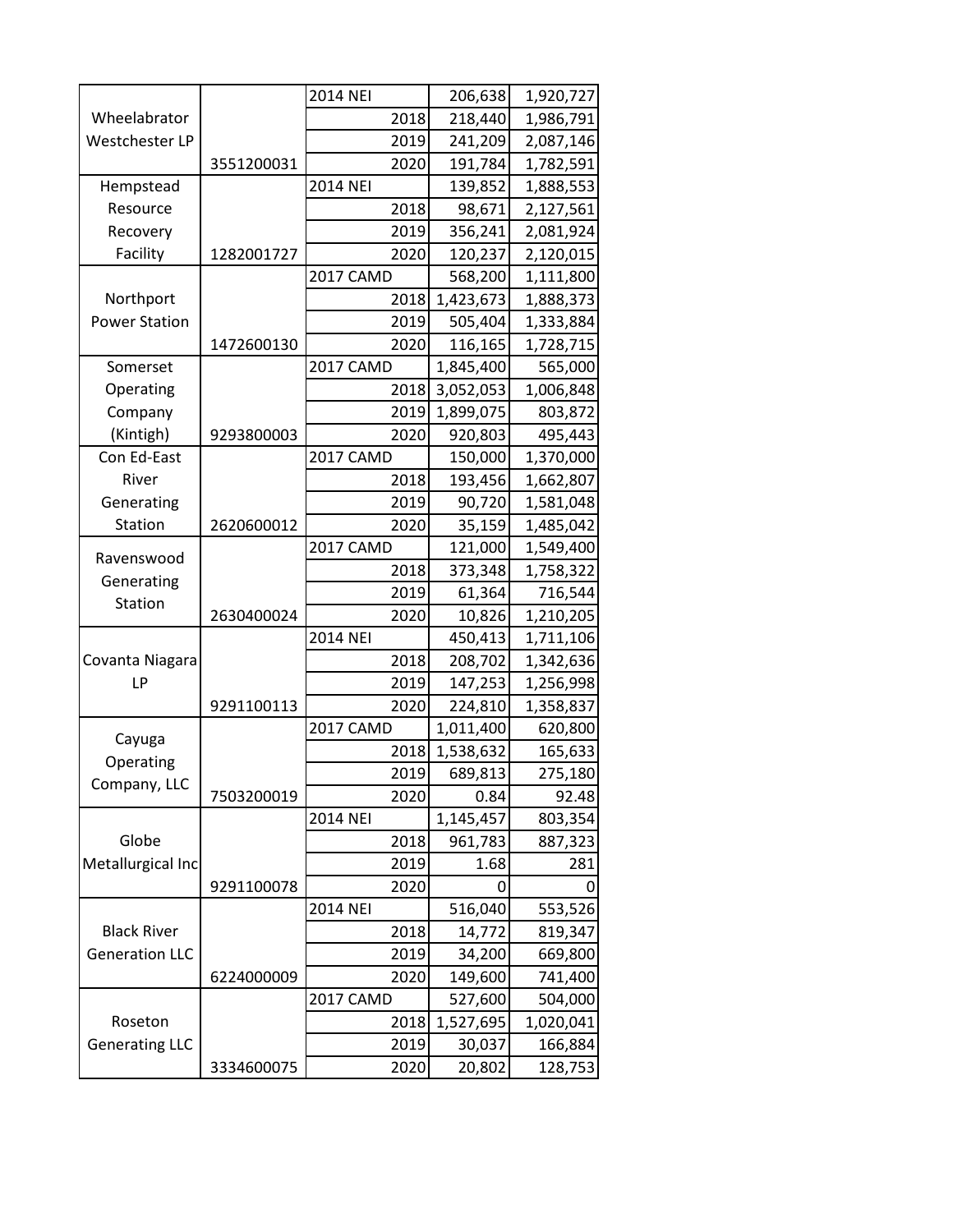|                                                            |            | 2014 NEI  |      | 10,049    | 1,012,121                                           |
|------------------------------------------------------------|------------|-----------|------|-----------|-----------------------------------------------------|
| <b>TGP</b>                                                 |            |           | 2018 | 1,941     | 156,372                                             |
| Compressor<br>Station 245                                  |            |           | 2019 | 3,158     | 213,972                                             |
|                                                            | 6215600018 |           | 2020 | 554       | 121,596                                             |
|                                                            |            | 2017 CAMD |      | 82,800    | 1,541,600                                           |
| E. F. Barrett                                              |            |           | 2018 | 131,469   | 1,884,554                                           |
| <b>Power Station</b>                                       |            |           | 2019 | 81,311    | 1,643,055                                           |
|                                                            | 1282000553 |           | 2020 | 47,831    | 1,597,252                                           |
|                                                            |            | 2014 NEI  |      | 461,804   | 423,060                                             |
| Northeast Solite                                           |            |           | 2018 | 665,895   | 610,029                                             |
| Corporation                                                |            |           | 2019 | 787,497   | 668,639                                             |
|                                                            | 3514800084 |           | 2020 | 525,436   | 481,355                                             |
|                                                            |            | 2014 NEI  |      | 116       | 1,070,861                                           |
| General                                                    |            |           | 2018 | 124       | 117,635                                             |
| <b>Chemical LLC</b>                                        |            |           | 2019 | 113       | 90,830                                              |
|                                                            | 7313200009 |           | 2020 | 106       | 65,761                                              |
| Onondaga                                                   |            | 2014 NEI  |      | 32,154    | 986,026                                             |
| County                                                     |            |           | 2018 | 42,156    | 1,199,842                                           |
| Resource<br>Recovery                                       |            |           | 2019 | 18,592    | 1,151,060                                           |
| Facility                                                   | 7314200028 |           | 2020 | 21,468    | 1,208,519                                           |
|                                                            |            | 2011 NEI  |      | 1,817,668 | 369,710                                             |
| Cargill Salt Co.-<br><b>Watkins Glen</b>                   |            |           | 2018 |           |                                                     |
| Plant                                                      |            |           | 2019 |           | Minor facility: emission<br>data not required to be |
|                                                            | 8442400001 |           | 2020 |           | reported.                                           |
|                                                            |            | 2011 NEI  |      | 249,879   | 161,484                                             |
| Norlite                                                    |            |           | 2018 | 207,657   | 141,787                                             |
| Corporation                                                |            |           | 2019 | 239,514   | 131,941                                             |
|                                                            | 4010300016 |           | 2020 | 150,183   | 76,966                                              |
|                                                            |            | 2011 NEI  |      | 746,759   | 203,281                                             |
| Oswego Harbor                                              |            |           | 2018 | 267,415   | 138,572                                             |
| Power                                                      |            |           | 2019 | 188,195   | 113,411                                             |
|                                                            | 7351200030 |           | 2020 | 262,747   | 155,024                                             |
| *2018, 2019, and 2020 data source: DEC Air Facility System |            |           |      |           |                                                     |
|                                                            |            |           |      |           |                                                     |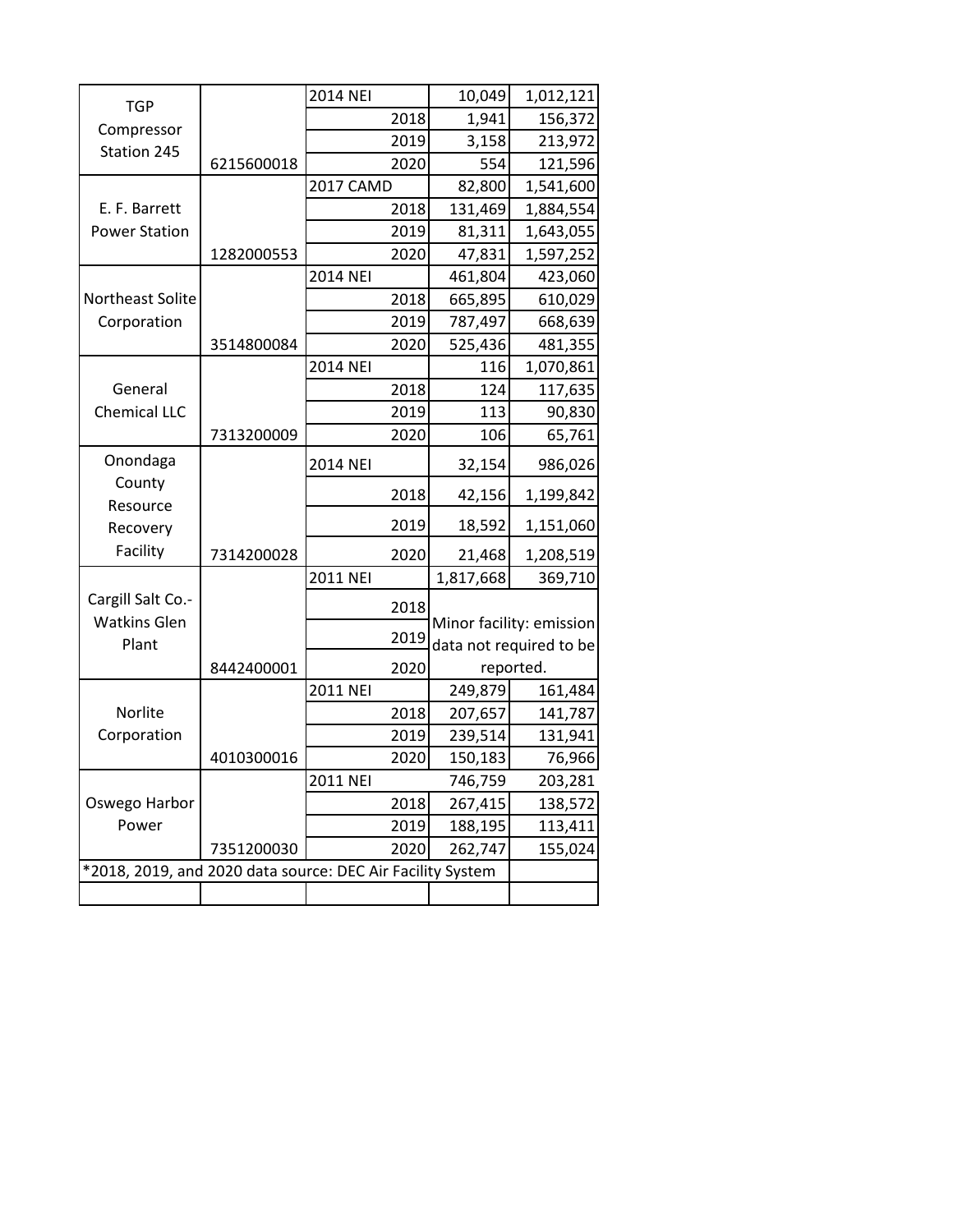New York Regional Haze Supplement

Regulations adopted during the first implementation period are considered existing measures and are still necessary to maintain "reasonable further progress." Regulations adopted during the second implementation period are considered part of New York's long-term strategy.

### Regulations Adopted During First Implementation Period:

• 6 NYCRR Part 210: Emissions and Labeling Requirements for Personal Watercraft Engines

 Part 210, "Emissions and Labeling Requirements for Personal Watercraft Engines," establishes an emissions reduction program for personal watercraft engines. Adopted in 2003, this regulation reduces emissions of NO $x$ , PM and hydrocarbons past the levels achieved by federal standards.

 establishes an environmental label program; and extends emission warranty This regulation includes lower emission certification levels beginning with model year 2006 and which become increasingly stringent; requires test procedures for new and in-use engines which guarantee compliance with the standards; requirements. Manufacturers must ensure that the emissions of their entire product line meet the corporate average requirement. CARB's average requirement declines through the 2008 model year.

### • 6 NYCRR Part 212: Process Operations

 DEC revised Part 212: General Process Emission Sources in June 2015 to Major Facilities (212-3), and Control of Nitrogen Oxides for Hot Mix Asphalt reorganize it into four subparts: General Provisions (212-1), Allowable Emissions from Process Operations (212-2), Reasonably Available Control Technology for Production Plants (212-4).

Part 212-3, which applies to both NOx and VOC emissions, requires major stationary sources to apply RACT to all emission points of NOx and VOC emissions. The definition of a major stationary source depends on the location of the source within the State. Sources located in the New York 10-30 Metropolitan Area and Orange County have a lower major source emission threshold (25 tons per year for both contaminants) than major sources located outside these areas (100 tons per year for NOX and 50 tons per year for VOCs). The 2015 rulemaking clarified the term "Lower Orange County" with a list of regulated Orange County towns.

Part 212-4, which applies to NOx emissions, requires all hot-mix asphalt plants after 2012 to install low NOx burners upon burner replacement or apply for a NOx variance. All existing hot mix asphalt plant had until 2020 to upgrade to low NOx burners or apply for a variance.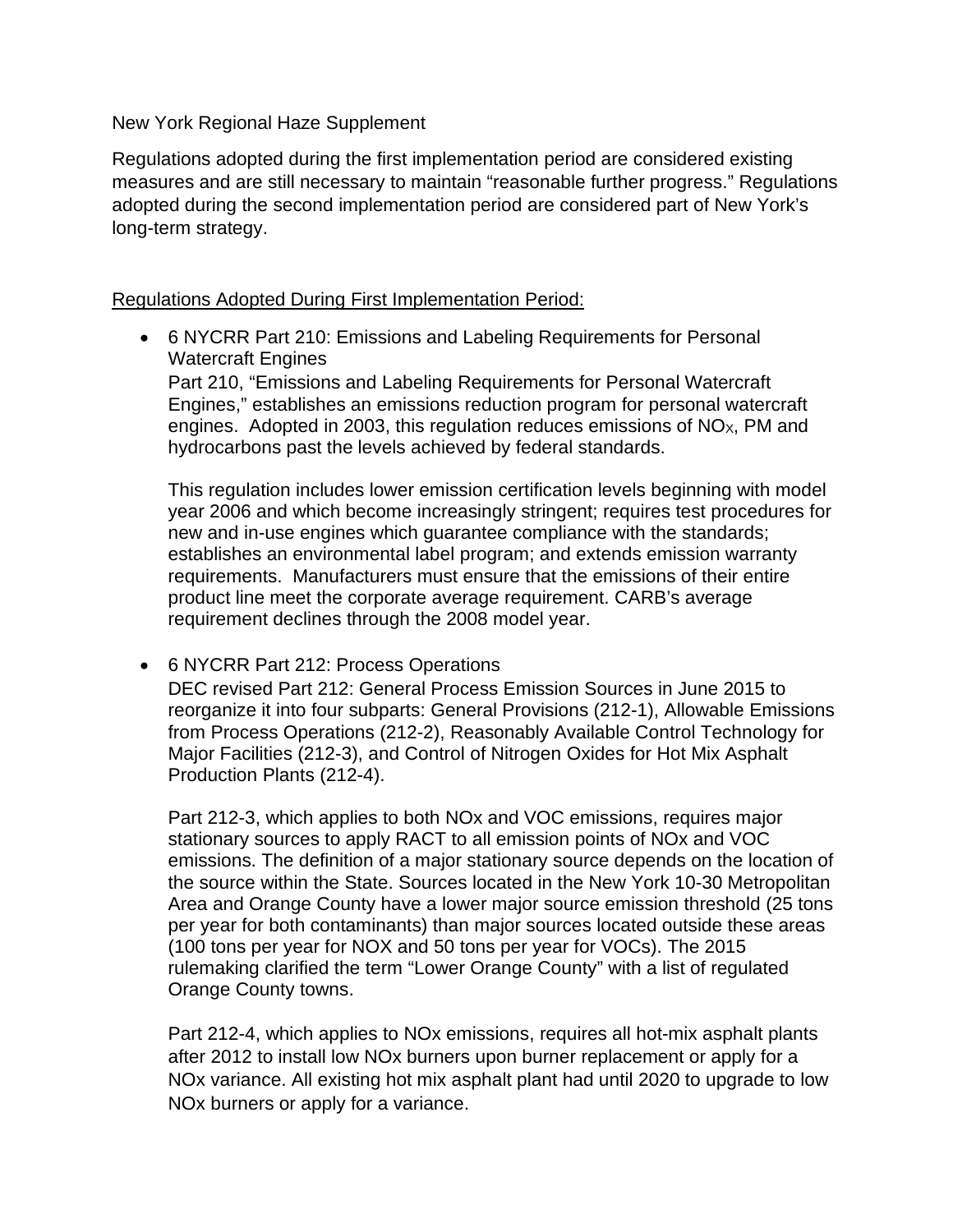## • 6 NYCRR Part 215: Open Burning

 previous planning period. The new version became effective October 14, 2009. household generated wastes is prohibited. DEC has found that the strengthened rule has reduced the impacts of pollutants such as dioxins, PM and CO. Part 215 was revised and published in the New York State Register during the This revised regulation allows (in any town with a total population less than 20,000) for the burning of downed limbs and branches (including branches with attached leaves or needles) less than six inches in diameter and eight feet in length between May 15<sup>th</sup> and the following March 15<sup>th</sup>. The burning of all other Exemptions from this rule include restricted categories such as camp fires, agricultural burning, prescribed burning, and ceremonial fires.

## • 6 NYCRR Part 217: Motor Vehicle Emissions

provisions that curb NO<sub>X</sub>, PM, hydrocarbon and CO emissions from motor vehicles in New York State. Part 217 includes motor vehicle inspection and maintenance (I/M) programs as well as additional requirements for heavy-duty Part 217, "Motor Vehicle Emissions," effective October 30, 2002, includes motor vehicles.

 Subpart 217-3 contains anti-idling provisions for heavy duty vehicles. Heavy- and designed for transporting persons or properties, are not permitted to idle for duty vehicles with a gross vehicle weight rating (GVWR) greater than 8,500 lbs. more than five minutes while the vehicle remains motionless, unless specifically exempted.

 in the subpart) to pass an annual diesel emissions inspection test. Beginning requirement. This schedule also applies statewide for vehicle subject to roadside Subpart 217-5, effective since June 1, 1999, requires all heavy-duty diesel vehicles (HDDVs) requiring registration in the 9-county New York Metropolitan Area (except for buses, municipally owned vehicles and other vehicles exempted June 1, 2000, buses and municipally owned vehicles were also held to this or random inspection along public highways and quasi-public locations.

Subpart 217-6 covers statewide enhanced motor vehicle inspection and maintenance program requirements.

- o After January 1, 2011, no owner, operator, or lessee shall operate any model year 1996 and newer non-diesel motor vehicle with a GVWR of 8,500 pounds or less with a malfunctioning onboard diagnostic system as defined by the Subpart, unless an emission inspection waiver has been issued by the Department of Motor Vehicles.
- o After January 1, 2012, no owner, operator, or lessee shall operate any model year 1997 and newer diesel motor vehicle with a GVWR of 8,500 pounds or less with a malfunctioning onboard diagnostic system as defined by the Subpart, unless an emission inspection waiver has been issued by the Department of Motor Vehicles.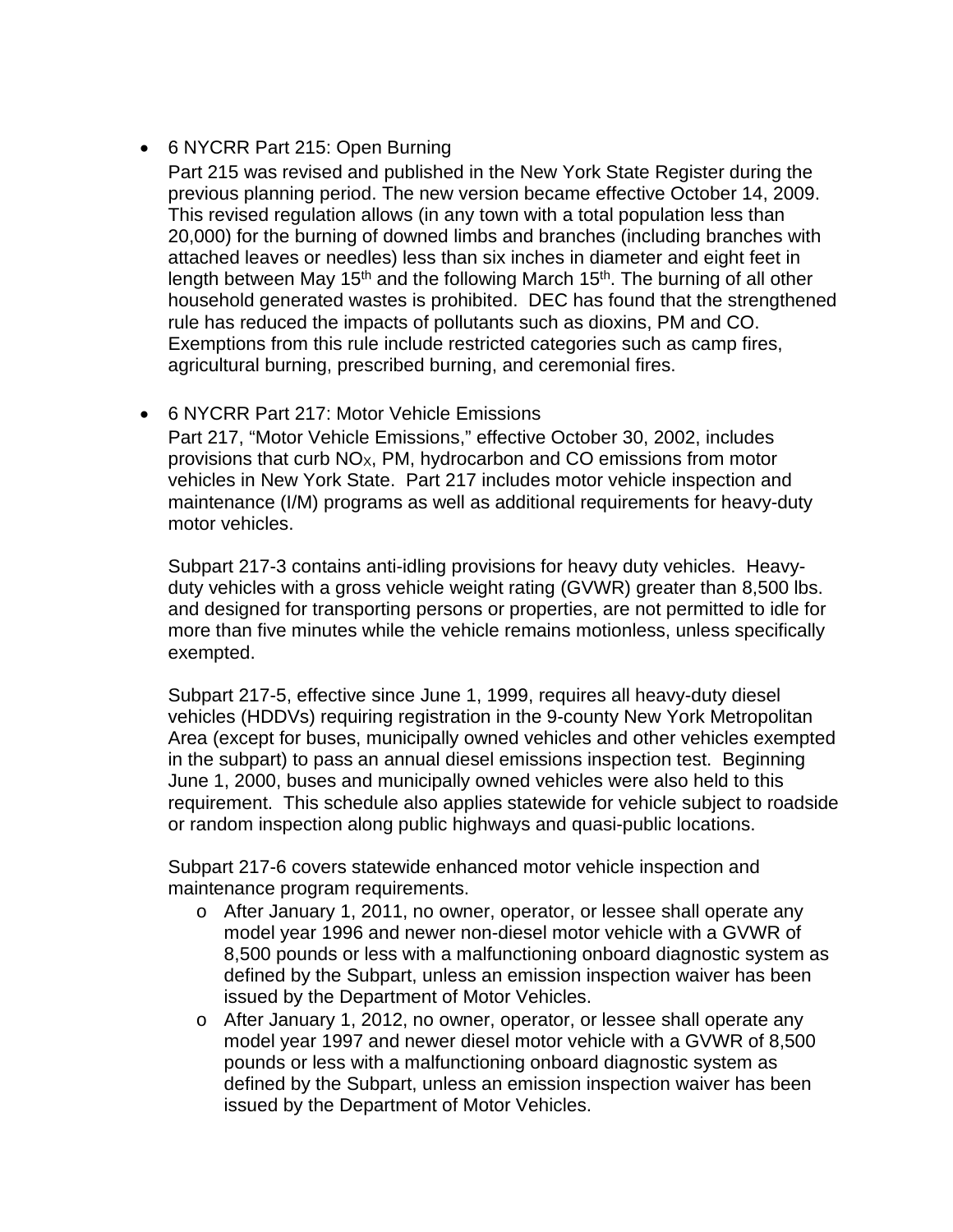• 6 NYCRR Subpart 220-1: Portland Cement Plants

DEC targeted the reduction of  $NO<sub>x</sub>$  emissions with 6 NYCRR Subpart 220-1, "Portland Cement Plants." NO<sub>x</sub> is created during fuel combustion for the energyintensive formation of cement. The state investigated RACT controls to identify a feasible way to meet these reductions.

There are currently two Portland Cement plants in New York State (both have a dry kiln). Upon the introduction of  $NO<sub>X</sub>$  RACT in 1995, DEC promulgated revisions to Part 220 that required owners of these facilities to submit a plan that identified RACT and included a schedule for installation of RACT. An all-inclusive regulation could not be established, as the variation in technology demanded a distinct analysis and application of  $NO<sub>X</sub>$  controls that were reasonably available at the time.

 DEC retains the same approach, where each plant owner will be required to perform a RACT analysis that will identify the level of control technology and include a schedule for installation.

• 6 NYCRR Subpart 220-2: Glass Manufacturing

DEC implemented Subpart 220-2 to limit the emissions of  $NO<sub>x</sub>$  formed by the high temperatures required in glass melting furnaces. New York State currently does not contain specific emission limitation requirements, the facilities determine what the appropriate emission limit should be and New York State approves it or denies it.

There are several alternate control technology options to reduce  $NO<sub>x</sub>$  from glass furnaces. These include combustion modifications (low  $NO<sub>x</sub>$  burners, oxy-fuel firing, oxygen-enriched air staging), process modifications (fuel switching, batch preheat, electric boost), and post-combustion modifications (fuel reburn, selective catalytic reduction (SCR), selective non-catalytic reduction (SNCR)). Oxy-firing has proved to be the most effective control measure by reducing  $NO<sub>x</sub>$  emissions up to 85 percent, as well as reducing energy consumption, increasing production rates and improving glass quality.

 behalf of state agencies or public authorities. BART includes emission control • Diesel Emissions Reduction Act of 2006 (DERA)/6 NYCRR Part 248 New York State enacted DERA, which provided emissions reductions beginning in 2008, and additional reductions in 2009 and 2010 and contributes to the attainment of the PM NAAQS. This initiative requires thousands of state-owned or operated heavy duty diesel vehicles (HDDV's) to use ultra-low sulfur diesel (ULSD) fuel and best available retrofit technology (BART). These ULSD and BART requirements also apply to all HDDV's of prime contractors doing work on equipment to reduce the release of air contaminants. The benefit will be seen with existing engines which are not expected to be replaced with new, cleaner engines for some time. DEC later promulgated 6 NYCRR Part 248, "Use of Ultra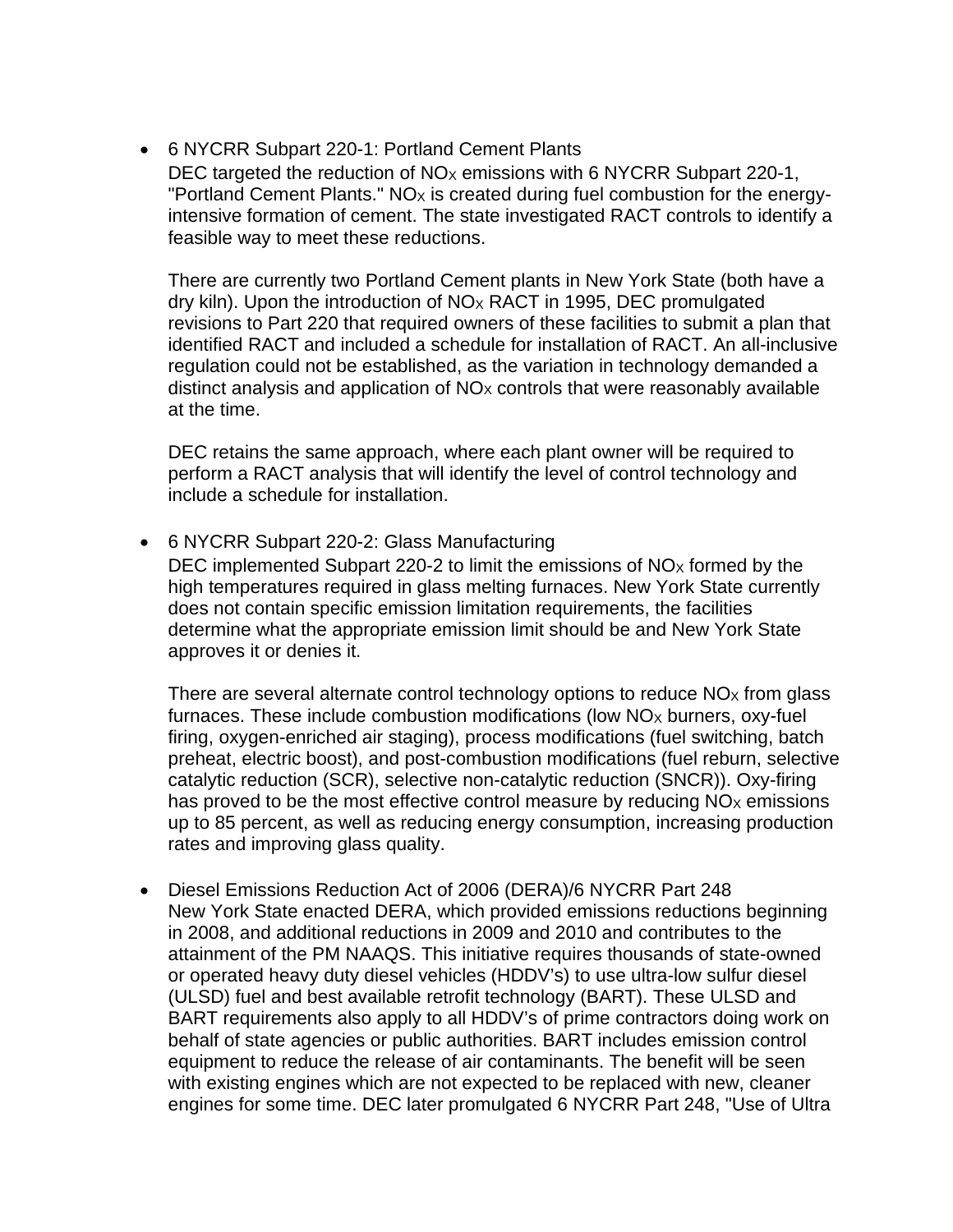current version of 6 NYCRR Part 248 became effective on February 9, 2013. In Low Sulfur Diesel Fuel and Best Available Retrofit Technology for Heavy Duty Vehicles," with an effective date of July 30, 2009 to implement DERA. The March 2014, DERA was amended to extend the BART compliance date to December 31, 2015.

### Regulations Adopted/Underway During 2<sup>nd</sup> Implementation Period

• 6 NYCRR Part 219: Incinerators

The existing Subpart 219-4 was revised to better reflect the current cremation technology and reduce emissions from new crematories constructed in New York. Subparts 219-5 and 219-6 were phased out, by requiring that units subject to these subparts be regulated by more stringent standards. Furthermore, a new Subpart 219-10 was adopted to set a limit on  $NO<sub>X</sub>$  emissions from municipal waste combustors. These revisions were adopted February 12, 2020.

 A distributed generation (DG) source is a stationary reciprocating or rotary electricity for use at the host facility or both. This measure will apply to owners major source threshold set forth in paragraph 201-2.1(b)(21) of Part 201. • 6 NYCRR Part 222: Distributed Generation Sources internal combustion engine that feeds into the distribution grid or produces and operators of DG sources where the potential NOx emissions are below the

DEC adopted Part 222, "Distributed Generation Sources", along with attendant revisions to 6 NYCRR Part 200, "General Provisions", on November 1, 2016. The new rule took effect on December 1, 2016. On March 1, 2017, an Article 78 petition was filed challenging various aspects of Part 222. On July 26, 2017, a Stipulation and Order was issued whereby the Department agreed to propose a new rule to replace the adopted rule pursuant to the State Administrative Procedure Act (SAPA).

 provide electricity when the cost of electricity supplied by the distribution utility is high, are also covered under the definition of economic dispatch sources. Subject Consistent with this Order, on February 24, 2020, DEC adopted new Part 222. New Part 222 applies to economic dispatch sources with output ratings of 200 horsepower (hp) or greater in the NYMA. Economic dispatch includes DG sources enrolled in demand response programs sponsored by the NYISO or distribution utilities that receive capacity or energy payments or both. In addition, price-responsive generation sources, defined in Part 222 as DG sources used to economic dispatch sources will be required to meet emission control requirements beginning May 1, 2021.

• 6 NYCRR Part 243: CSAPR NOx Ozone Season Group 2 Trading Program and 6 NYCRR Part 244: CSAPR  $NO<sub>X</sub>$  Annual Trading Program In New York State there are two CSAPR NO<sub>x</sub> regulations, Part 243 "CSAPR NO<sub>x</sub> Ozone Season Group 2 Trading Program," and Part 244, "CSAPR NOX Annual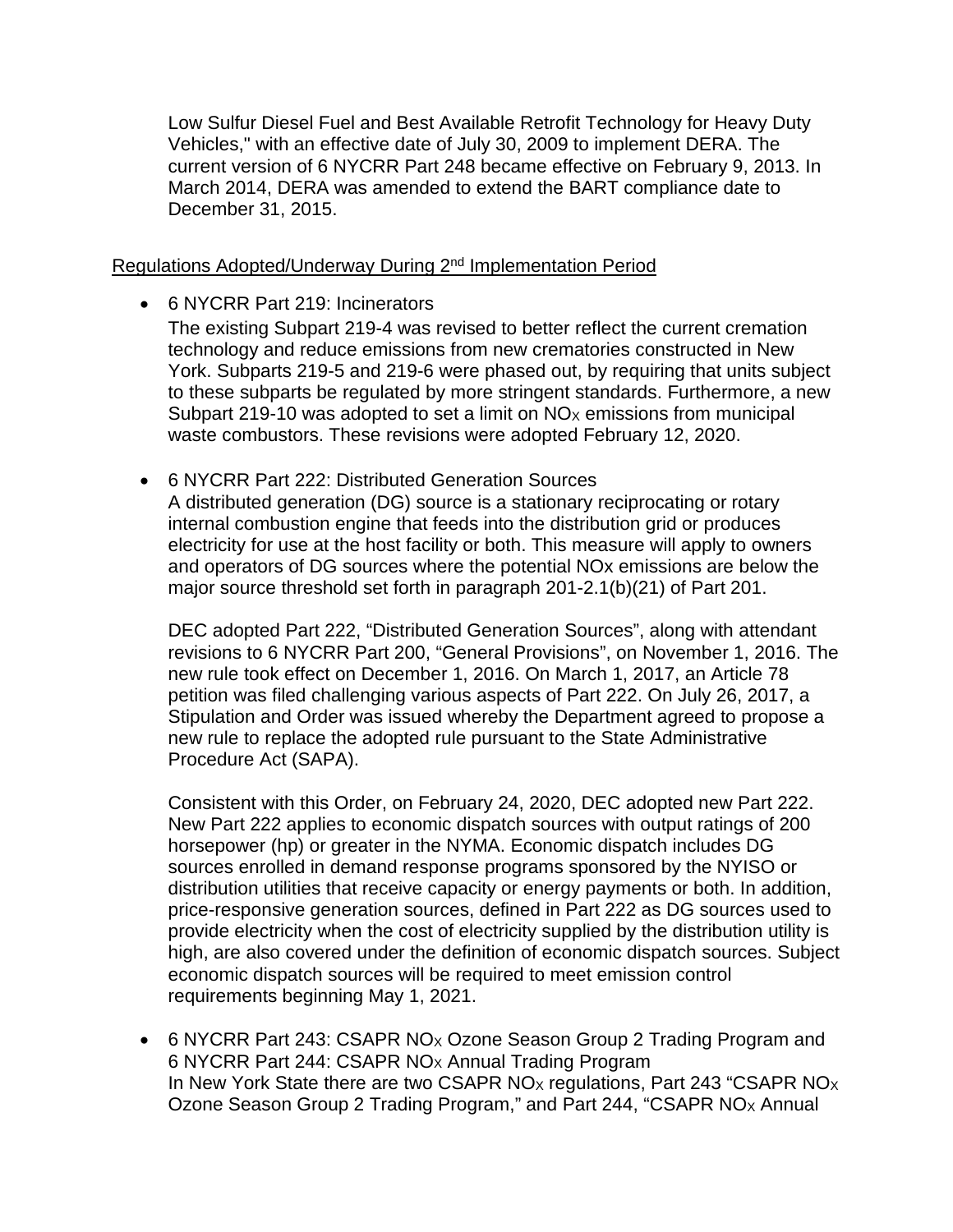Trading Program," that make explicit the allocation method New York uses to distribute federal CSAPR NO<sub>x</sub> allowances to regulated EGUs and NYSERDA.

 After setting aside 5% of New York's CSAPR budget for new sources, Parts 243 and 244 allocate  $NO<sub>X</sub>$  allowances based on recent emissions (the average of the last three years for which data are available) and provide 10% of the CSAPR budget plus any remaining allowances to NYSERDA, who uses the proceeds of the sale of those excess allowances to promote energy efficiency and renewable energy technologies.

 The CSAPR Part 244 program is designed to reduce ozone and PM2.5 in New York State and downwind states by limiting emissions of  $NO<sub>x</sub>$  year-round from fossil fuel-fired electricity generating units.

- to reduce PM2.5 in New York State and downwind states by limiting emissions of SO2 year-round from fossil fuel-fired electricity generating units. • 6 NYCRR Part 245: CSAPR SO2 Group 1 Trading Program CSAPR SO2 allowances are regulated by New York State under Part 245, "CSAPR SO2 Group 1 Trading Program." This regulation uses the same method as New York State's CSAPR NO<sub>x</sub> regulations, Part 243 and 244, to distribute federal SO2 CSAPR allowances to regulated EGUs and the New York State Energy Research and Development Authority (NYSERDA). Part 245 is designed
- 6 NYCRR Part 247: Outdoor Wood Boilers (in progress still) The existing Part 247 is being updated to conform to the emission standards and certification requirements of the federal NSPS rule effective May 15, 2015.

### Regulations adopted since May 2020

• 6 NYCRR Part 225: Fuel Consumption and Use Part 225, "Fuel Consumption and Use," contains methods by which to reduce sulfur associated with different types of fuel use.

 Subpart 225-1 regulates the sulfur content of solid and liquid fuels fired throughout New York State. A revised Subpart 225-1 was adopted on January 20, 2021. The revisions clarified that all emission sources that fire solid or liquid fuels are required to meet the sulfur-in-fuel standards of this subpart. Also, the rule will propose to lower the sulfur content limit of waste oil.

A revised Subpart 225-2 was adopted on March 3, 2020 and addresses the use of waste fuels for energy recovery. The revisions lower limits on PCBs and lead while adding limits for cadmium, chromium, and arsenic. The revisions also include removing outdated regulatory references, remove outdated work practices, expanding the number of facilities allowed to burn waste oil, and update the rule to complement Title V criteria.

• 6 NYCRR Part 227: Stationary Combustion Installations